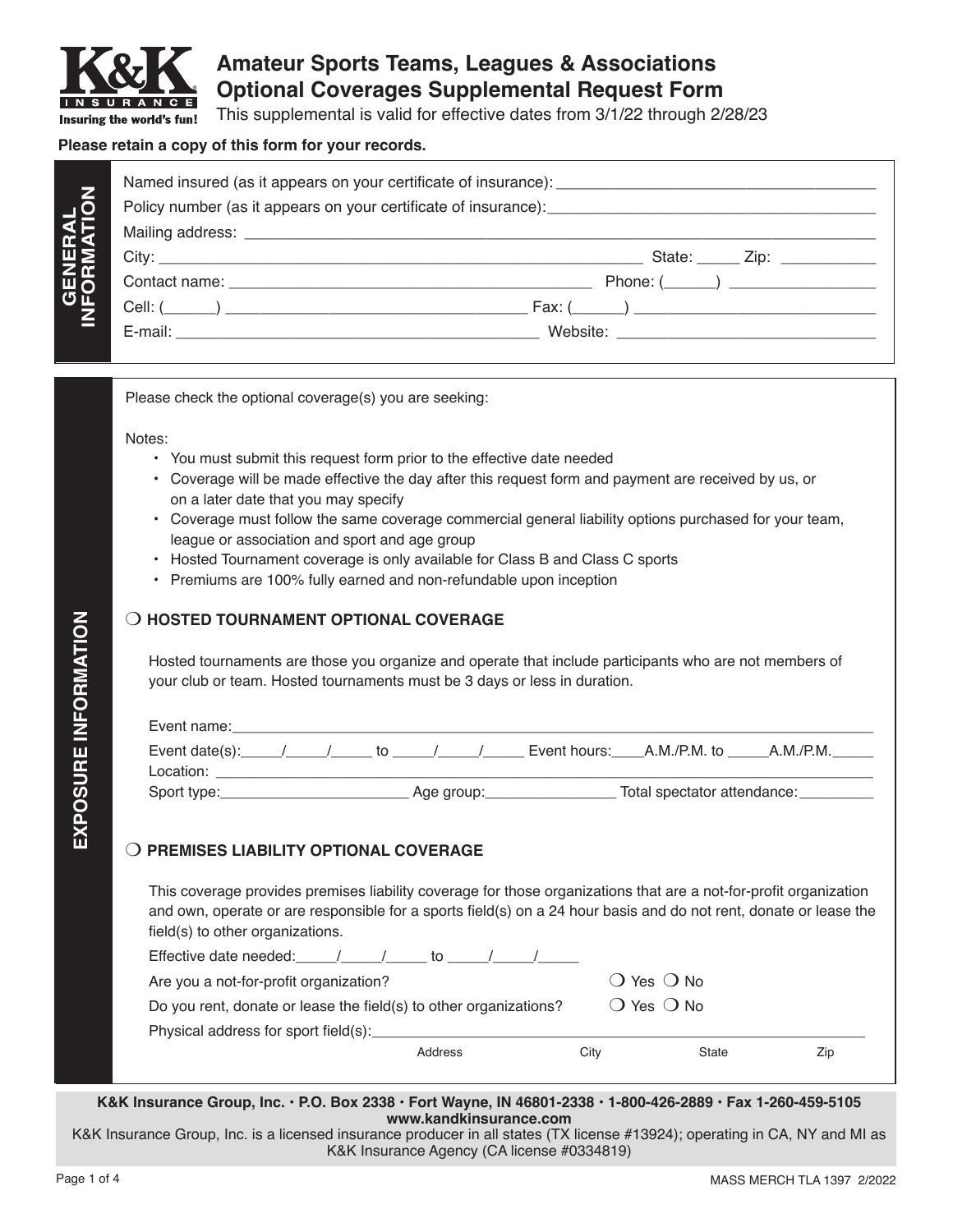| <b>Options</b>                                                               | <b>Hosted Tournament</b><br><b>Rates/Premium Calculation per Tournament</b><br>Choose the option that has the same limit and deductible option as your team/league/<br>organization coverage. If options 1-6 do not match, please fill in your limits and deductible<br>in option 7 along with the number of non-rostered participants and we will provide you<br>with a quote on the cost to add your hosted tournament. |                                |                                                                        |  |  |  |
|------------------------------------------------------------------------------|---------------------------------------------------------------------------------------------------------------------------------------------------------------------------------------------------------------------------------------------------------------------------------------------------------------------------------------------------------------------------------------------------------------------------|--------------------------------|------------------------------------------------------------------------|--|--|--|
| Option 1<br>\$1,000,000 CGL Limit<br>\$25,000 Med Pay<br>w/\$100 deductible  | $\bigcirc$ \$ 2.31<br>X                                                                                                                                                                                                                                                                                                                                                                                                   | # of non-rostered participants | <b>Hosted Tournament Premium</b><br>(\$200.00 minimum premium applies) |  |  |  |
| Option 2<br>\$2,000,000 CGL Limit<br>\$100,000 Med Pay<br>w/\$100 deductible | $\circ$ s<br>X<br>4.39                                                                                                                                                                                                                                                                                                                                                                                                    | # of non-rostered participants | <b>Hosted Tournament Premium</b><br>(\$275.00 minimum premium applies) |  |  |  |
| Option 3<br>\$2,000,000 CGL Limit<br>\$250,000 Med Pay<br>w/\$100 deductible | $()$ \$ 4.73<br>X                                                                                                                                                                                                                                                                                                                                                                                                         | # of non-rostered participants | <b>Hosted Tournament Premium</b><br>(\$300.00 minimum premium applies) |  |  |  |
| Option 4<br>\$3,000,000 CGL Limit<br>\$250,000 Med Pay<br>w/\$100 deductible | $($ ) \$ 5.02<br>X                                                                                                                                                                                                                                                                                                                                                                                                        | # of non-rostered participants | <b>Hosted Tournament Premium</b><br>(\$325.00 minimum premium applies) |  |  |  |
| Option 5<br>\$4,000,000 CGL Limit<br>\$250,000 Med Pay<br>w/\$100 deductible | O \$5.19<br>X                                                                                                                                                                                                                                                                                                                                                                                                             | # of non-rostered participants | <b>Hosted Tournament Premium</b><br>(\$340.00 minimum premium applies) |  |  |  |
| Option 6<br>\$5,000,000 CGL Limit<br>\$250,000 Med Pay<br>w/\$100 deductible | $\bigcirc$ \$ 5.32<br>X                                                                                                                                                                                                                                                                                                                                                                                                   | # of non-rostered participants | <b>Hosted Tournament Premium</b><br>(\$351.00 minimum premium applies) |  |  |  |
| Option 7<br><b>CGL Limit</b><br>Med Pay<br>Deductible                        | $\circ$ s<br>X                                                                                                                                                                                                                                                                                                                                                                                                            | # of non-rostered participants | minimum premium applies)                                               |  |  |  |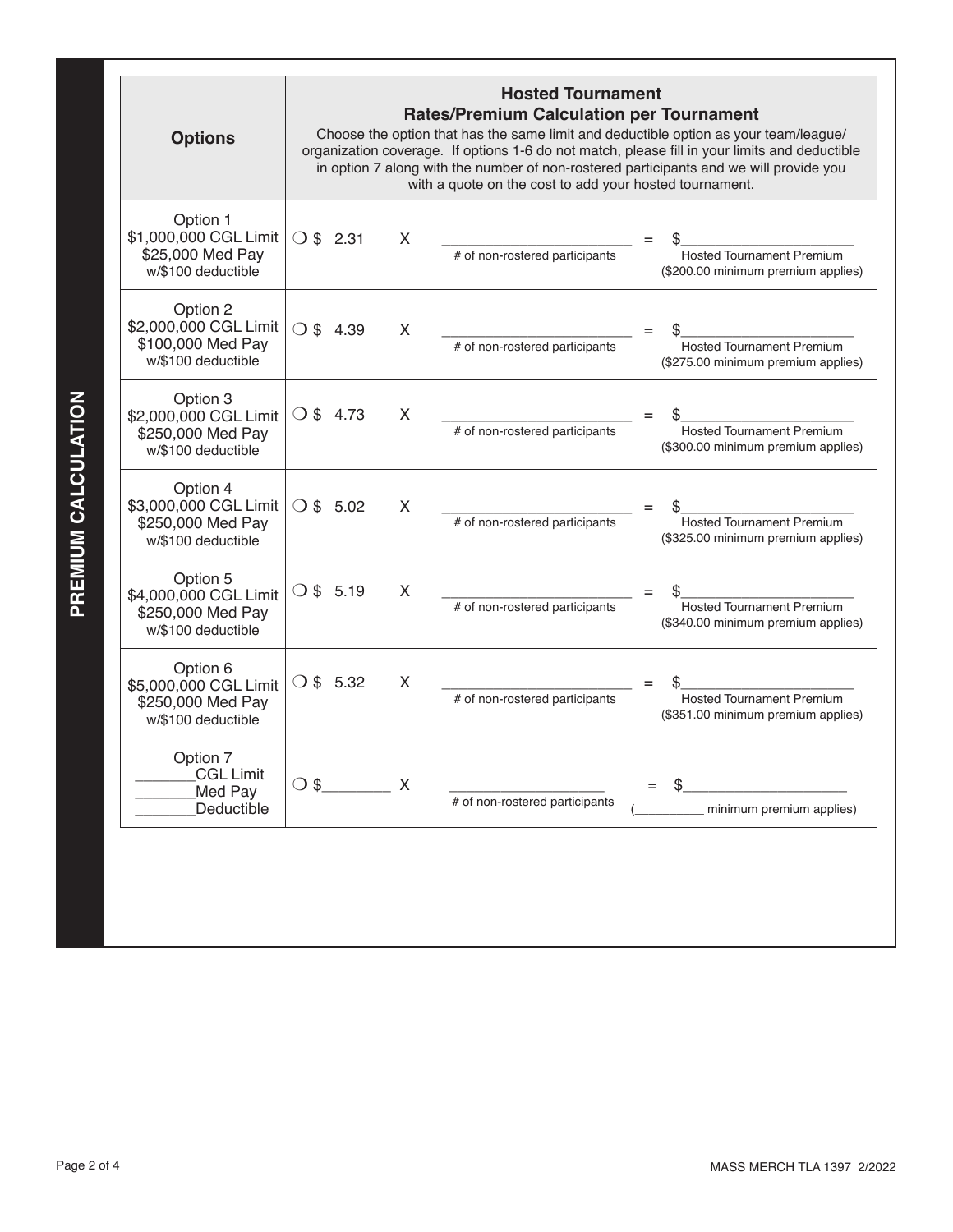|                                                                                                                                                                                                                                                    |               |        |                           |                          |     |                                    | <b>Premises Liability Rates/Premium Calculation</b><br>Choose the same CGL limit for this option that was purchased                                                                                                                                                                                                                                                       |
|----------------------------------------------------------------------------------------------------------------------------------------------------------------------------------------------------------------------------------------------------|---------------|--------|---------------------------|--------------------------|-----|------------------------------------|---------------------------------------------------------------------------------------------------------------------------------------------------------------------------------------------------------------------------------------------------------------------------------------------------------------------------------------------------------------------------|
|                                                                                                                                                                                                                                                    |               |        |                           |                          |     | for your team/league/organization. |                                                                                                                                                                                                                                                                                                                                                                           |
|                                                                                                                                                                                                                                                    | $\bigcirc$ \$ | 12.71  | $\boldsymbol{\mathsf{X}}$ |                          | Ξ   |                                    |                                                                                                                                                                                                                                                                                                                                                                           |
| Option 1<br>\$1,000,000 CGL Limit                                                                                                                                                                                                                  | \$            | 50.00  | X                         | Acreage<br>$#$ of fields | Ξ   |                                    | \$<br>Premium = greater of two totals                                                                                                                                                                                                                                                                                                                                     |
| Option 2                                                                                                                                                                                                                                           | $\bigcirc$ \$ | 19.06  | X                         |                          | $=$ | \$                                 |                                                                                                                                                                                                                                                                                                                                                                           |
| \$2,000,000 CGL Limit                                                                                                                                                                                                                              | \$            | 75.00  | X                         | Acreage<br># of fields   | $=$ |                                    | \$<br>Premium = greater of two totals                                                                                                                                                                                                                                                                                                                                     |
| Option 3                                                                                                                                                                                                                                           | $\bigcirc$ \$ | 22.24  | X                         | Acreage                  | $=$ | \$                                 |                                                                                                                                                                                                                                                                                                                                                                           |
| \$3,000,000 CGL Limit                                                                                                                                                                                                                              | \$            | 88.00  | X                         | $#$ of fields            | Ξ   |                                    | \$<br>Premium = greater of two totals                                                                                                                                                                                                                                                                                                                                     |
| Option 4                                                                                                                                                                                                                                           | $\bigcirc$ \$ | 24.15  | X                         | Acreage                  | $=$ | \$                                 | \$                                                                                                                                                                                                                                                                                                                                                                        |
| \$4,000,000 CGL Limit                                                                                                                                                                                                                              | \$            | 95.00  | X                         | # of fields              | Ξ   |                                    | Premium = greater of two totals                                                                                                                                                                                                                                                                                                                                           |
| Option 5                                                                                                                                                                                                                                           | $\bigcirc$ \$ | 25.55  | X.                        | Acreage                  | $=$ |                                    | \$                                                                                                                                                                                                                                                                                                                                                                        |
| \$5,000,000 CGL Limit                                                                                                                                                                                                                              | \$            | 101.00 | X                         | $#$ of fields            | Ξ   |                                    | Premium = greater of two totals                                                                                                                                                                                                                                                                                                                                           |
|                                                                                                                                                                                                                                                    |               |        |                           | <b>Total Premium Due</b> |     |                                    |                                                                                                                                                                                                                                                                                                                                                                           |
| Total Premium Due: (add all premium calculations above)                                                                                                                                                                                            |               |        |                           |                          |     |                                    | \$                                                                                                                                                                                                                                                                                                                                                                        |
|                                                                                                                                                                                                                                                    |               |        |                           |                          |     |                                    | Complete this section if you require additional certificates listing a facility, property owner or similar third-party as<br>an additional insured on your policy. Provide a separate request for each additional certificate needed.<br>Note: Please request all additional insureds needed for this policy term. Additional insureds from the expiring policy term will |
| not be automatically renewed.<br>1. When is this certificate needed? : $\frac{1}{\sqrt{1-\frac{1}{2}}}\frac{1}{\sqrt{1-\frac{1}{2}}}}$<br>2. This certificate is for: O Hosted Tournament Coverage O Premises Liability for Sports Fields Coverage |               |        |                           |                          |     |                                    |                                                                                                                                                                                                                                                                                                                                                                           |
| 3. What is the additional insured's relationship to you?                                                                                                                                                                                           |               |        |                           |                          |     |                                    | O Owner/manager/lessor of premises (facility or venue) $\bigcirc$ Sponsor $\bigcirc$ Co-promoter $\bigcirc$ Sports Governing Body<br>NOTE: The certificate holder will automatically be an Additional Insured for an Owner/manager/lessor, Sponsor or Co-Promoter relationship                                                                                            |
|                                                                                                                                                                                                                                                    |               |        |                           |                          |     |                                    |                                                                                                                                                                                                                                                                                                                                                                           |
|                                                                                                                                                                                                                                                    |               |        |                           |                          |     |                                    |                                                                                                                                                                                                                                                                                                                                                                           |
|                                                                                                                                                                                                                                                    |               |        |                           |                          |     |                                    | 5. Does the certificate holder/additional insured require any special wording or endorsements? O Yes O No                                                                                                                                                                                                                                                                 |
| If yes, check all that apply: $\bigcirc$ CG2026 $\bigcirc$ Primary $\bigcirc$ Waiver of subrogation                                                                                                                                                |               |        |                           |                          |     |                                    |                                                                                                                                                                                                                                                                                                                                                                           |
|                                                                                                                                                                                                                                                    |               |        |                           |                          |     |                                    | NOTE: If you are not sure, please attach a copy of the insurance requirements/instructions you've received.                                                                                                                                                                                                                                                               |
|                                                                                                                                                                                                                                                    |               |        |                           |                          |     |                                    |                                                                                                                                                                                                                                                                                                                                                                           |
|                                                                                                                                                                                                                                                    |               |        |                           |                          |     |                                    |                                                                                                                                                                                                                                                                                                                                                                           |
|                                                                                                                                                                                                                                                    |               |        |                           |                          |     |                                    |                                                                                                                                                                                                                                                                                                                                                                           |
|                                                                                                                                                                                                                                                    |               |        |                           |                          |     |                                    | The most common delay in certificate processing is caused by providing partial or incorrect name and/or<br>instructions. Please check your request carefully before submitting.                                                                                                                                                                                           |